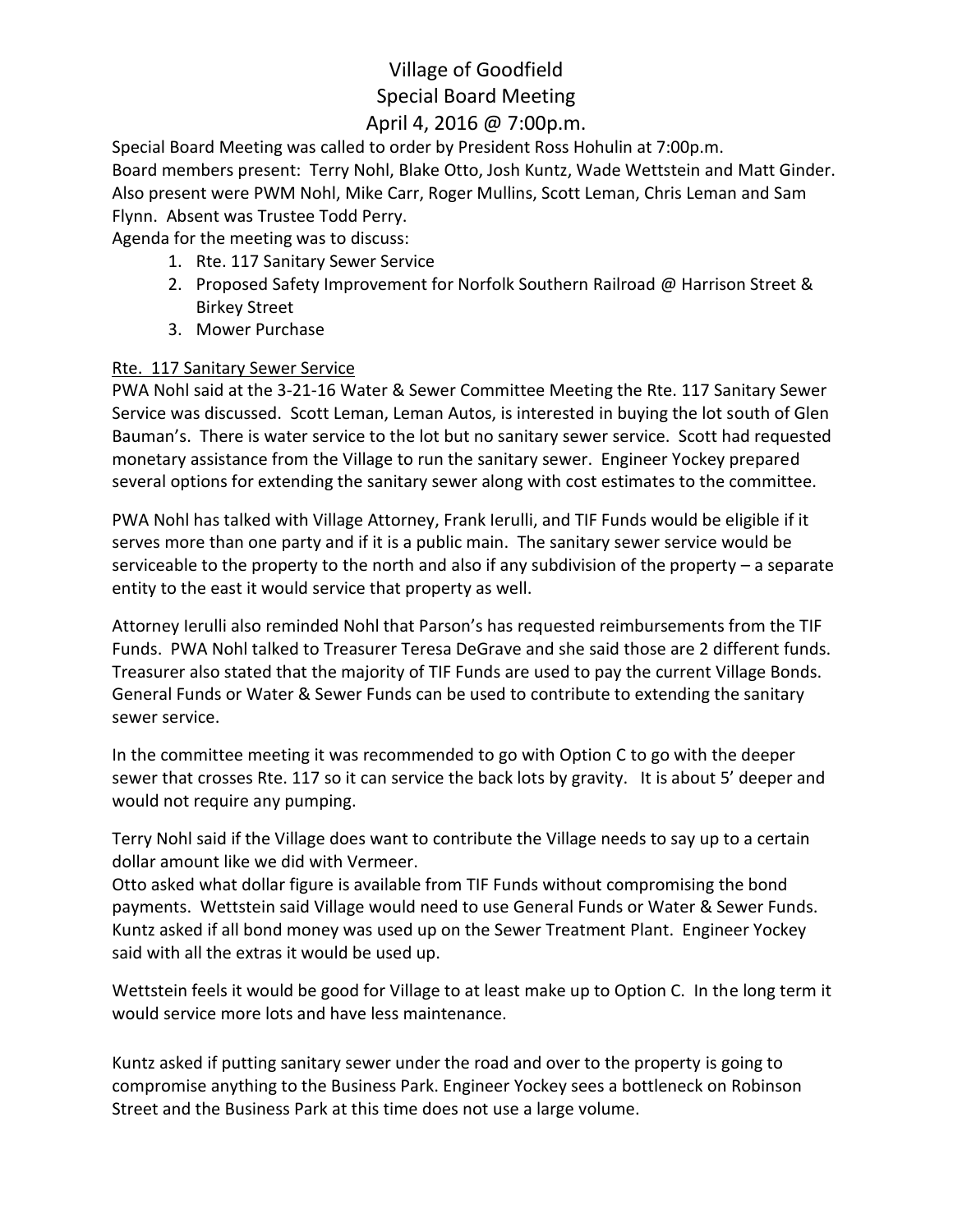President Hohulin asked how far east we can service something if we go deeper. Engineer Yockey said until surveys are done he does not know. Ross also said at some point the Village would need to recoup the cost from anyone else who hooks onto the sanitary sewer.

PWA Nohl advised Scott is looking to service not just his business but at least another service at the back of his lot.

President Hohulin asked if the Village went with Option A would Goodfield State Bank and Glen' Bauman be subject to extending sanitary sewer to adjacent lot.

PWA Nohl agreed the Village could do a cost sharing agreement where anyone who hooks on to the sanitary sewer in the future would pay a reimbursement fee.

Engineer Yockey asked if it is Scott's intent to have a common drive with Glen's Standard to access both, centered on property. Sanitary sewer should be extended at least far enough east so we don't have to dig up under proposed drive.

Engineer suggests putting the sanitary sewer at the north side of Leman's property. Scott asked if he would be able to blacktop over and Engineer said yes.

Engineer Yockey said option B could service far to the east but would need to put in a pump station or if we go with option A they could pump it to VOG service.

Kuntz asked what the long term effects of grinder pumps are. PWA Nohl said if you have pumps you will always have repairs & maintenance. Gravity is better than grinder pump and it is a lot less maintenance.

President Hohulin asked how far it is from Rte 117 to east lot line. Engineer said approximately 400'. Ross wonders if going that deep is really going to be beneficial.

If we go with option A it would be gravity sewer to 1 lot then the other lots would have to have a private pump to pump to the gravity sewer.

Terry Nohl said ground to east of Scott would probably be commercial and not have basements. If they did have basements they would have to put grinder pump in for basement. Engineer said if we put shallow sanitary sewer in and something goes into the east they can always go to DMI lift station or pump to this one. If option A we need to be 10' from water lines and put in stub services for Glen and the bank for future hook on.

Kuntz asked if it is typically the land owner's expense to go the full width of their frontage so the next lot owner can pick it up there. According to code, yes.

Engineer Yockey said ideally if it serves 3 lots Scott would pay 1/3 of the cost, the Village would pay 2/3 of the cost and collect from the other 2 lots when they hook on. PWA Nohl said the money the Village contributes will be recouped from sales tax by Leman Autos.

Scott said building would be similar in size as to where he is now. He would like to blacktop the lot and put up lights.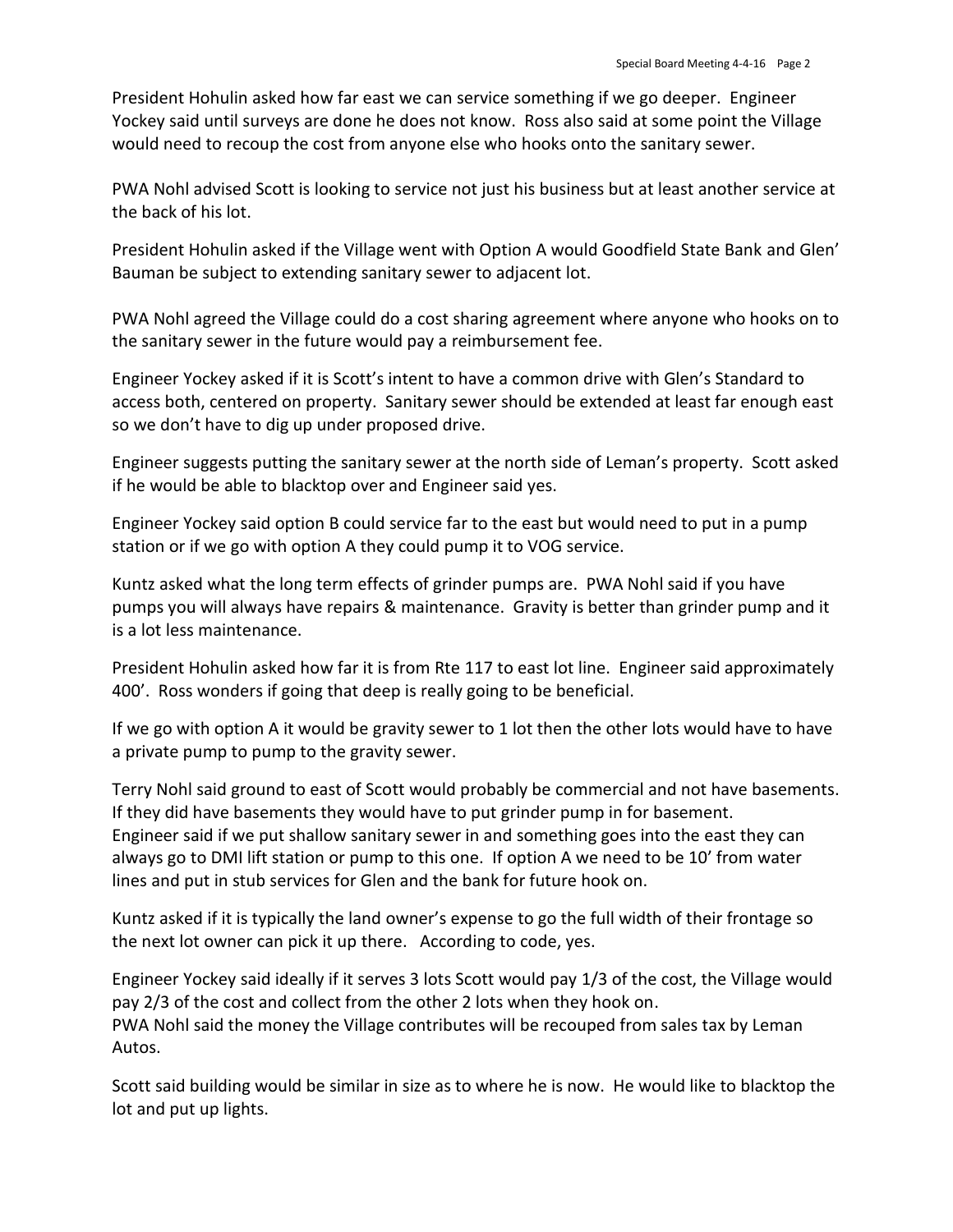Otto asked if we authorize \$50,000 for sanitary sewer using option A would that be enough? Engineer Yockey said the only issue is he does not know where the water main is. It would help if PWA Nohl would locate the water main then let him know. Duane is not sure if it is a 4" or 6" main. Roger Mullins thinks the water main may have been upsized when they did the intersection, at least over to the corner by the bank.

President Hohulin asked Scott if the Village would cost share the sanitary sewer extension would his share of approximately \$15,000 make his project more do-able? Scott answered they would be grateful for anything the Village could do to help them. Ross asked Scott if he has any idea what he pays in sales tax/year. The past three years he has paid approximately \$35,000/year in sales tax and he would expect that to go up with the new building. President Hohullin feels that sales tax generated by Leman Autos will more than cover his portion of the sanitary sewer. He feels the Village's risk is how long it will take the other 2 lots to hook on. Motion was made by Wettstein, seconded by Nohl to authorize Engineer Yockey to prepare bids for option A and to prepare application for IEPA permit. Motion passed with the following roll call vote: Wettstein – yes, Otto – yes, Ginder – yes, Kuntz – yes and Nohl – yes. Scott will let the Village know when he purchases the property.

#### **NORFOLK SOUTHERN RAILROAD IMPROVEMENTS**

At the March 2016 Regular Board meeting Engineer Yockey talked about the letter from Norfolk Southern Railroad wanting to improve both railroads on Harrison and Birkey Street for \$200,000 each. They would like for the Village to pay 10%. One concern is at Birkey Street between rail road and Rte 150 Duane is not sure we can meet the Railroad specifications of 1% for 25' and then they go down. There is not a lot of space at railroad crossing. In Deer Creek on the south side of the tracks they got a waiver so they didn't have to have as much of a grade differential. Duane would like to do a profile of Birkey Street between Rte 150 and Railroad when crews are over here for sewer profiles to see if a waiver is possible. Instead of paying 10% there is an option you can do some of the improvements yourself. Wade asked if we find out it doesn't work on Birkey Street what happens if we say no. Engineer said they will close the street. Engineer said from Village standpoint we want to keep Birkey Street in case there is ever development to the west.

Motion was made by Nohl, seconded Ginder to approve Engineer Yockey to profile Birkey Street on south side. Motion passed with the following roll call vote: Wettstein – yes, Otto – no, Ginder – yes, Kuntz – yes and Nohl – yes.

PWA Nohl should locate water main and then let Engineer Yockey know.

#### **MOWER**

PWA Nohl got quotes on a mower for Village mowing. After talking to laborer and reviewing how much push mowing and now mowing at the sewer plant PWA Nohl feels the Village should purchase a mower. President Hohulin asked if the Village Employee would do the mowing around town or if it will still be bid out. Trustee Wettstein stated it helps to justify the cost of the mower if Village personnel would mow all areas. Whether we bid it out or employees mow will be decided at the April Board Meeting when mowing bids are opened. Following are the quotes for mowers:

| John Deere (Martin's)   | 930 Ztrack | \$8,750.00 |
|-------------------------|------------|------------|
|                         | 930 M EFI  | \$8,865.00 |
| John Deere (Fligingers) | Z930       | \$7,999.02 |
| XMark (Martin's)        | S FFI      | \$9,774.00 |
|                         | Laser S    | \$9,759.00 |